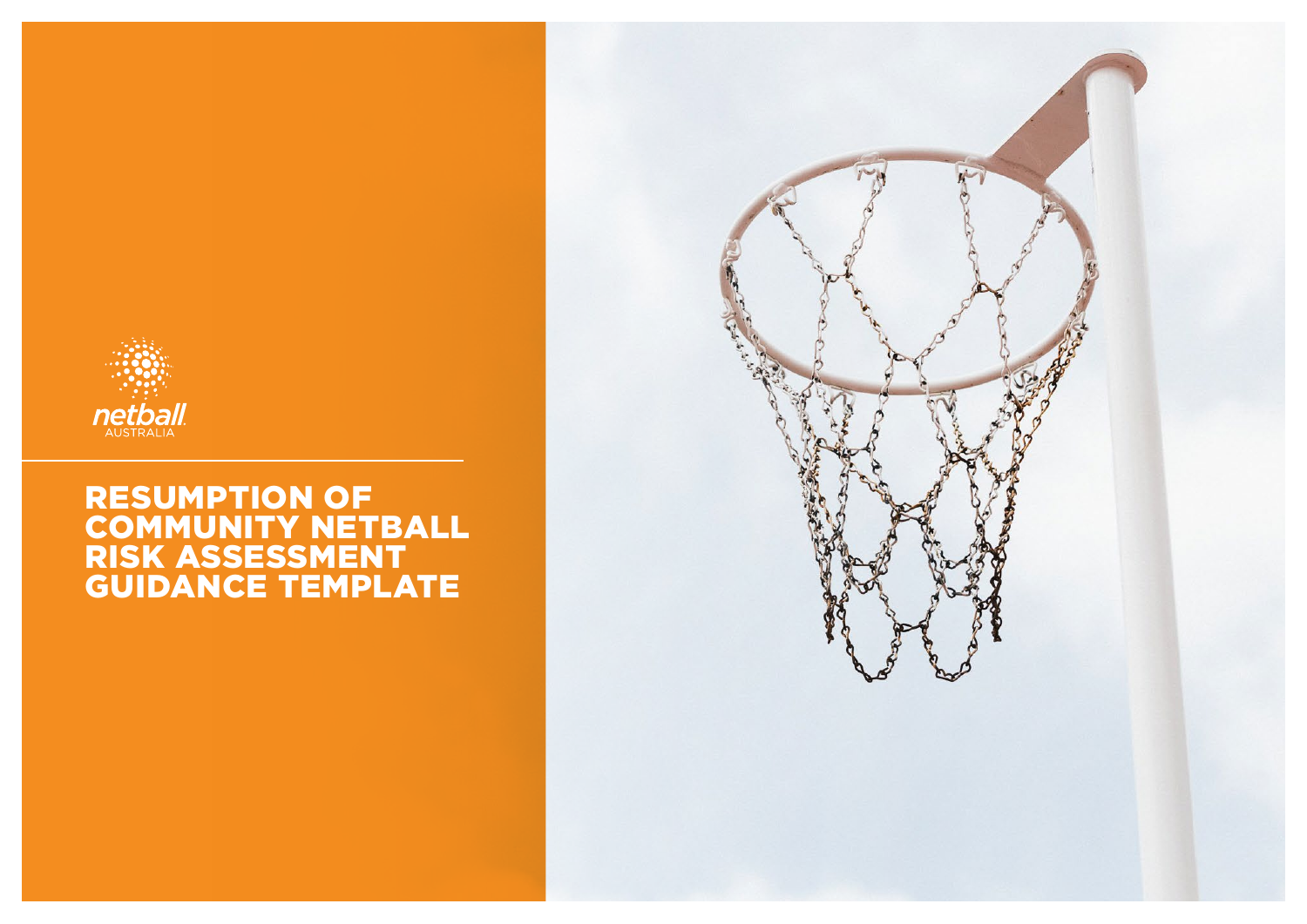

#### **INTRODUCTION**

While the COVID-19 pandemic has had devastating effect on the activities of thousands of communities, it is widely recognised that the resumption of sport can have a significant impact on the re-establishment of normality in Australian life.

It is critical, however, that the resumption of sport and recreation proceeds carefully and methodically to minimise the risks of a resurgence of the virus.

#### **PURPOSE AND STRUCTURE**

The purpose of this guide is to provide clubs and other stakeholders with a basic tool to assist with risk assessment and minimisation in line with the broader framework for community resumption of netball in a COVID-19 environment.

The guide identifies three levels (Levels A, B, C) of activities and the associated hygiene measures for each level. These measures may be subject to change.

An appropriate risk matrix should be used to assess the severity of the identified risks and you should refer to your respective risk management procedures or OHS / WHS regulator (state based) for guidance on using a risk matrix.

#### **DISCLAIMER**

This document is not designed to replace any existing risk management structures or systems adopted by the respective clubs and associations. It is intended to complement existing risk management systems to support the safe resumption of community netball.

Clubs, associations and other relevant stakeholders are encouraged to refer to their respective state-based health and safety regulator, health department and the Australian Government for the most current information, advice and compliance requirements.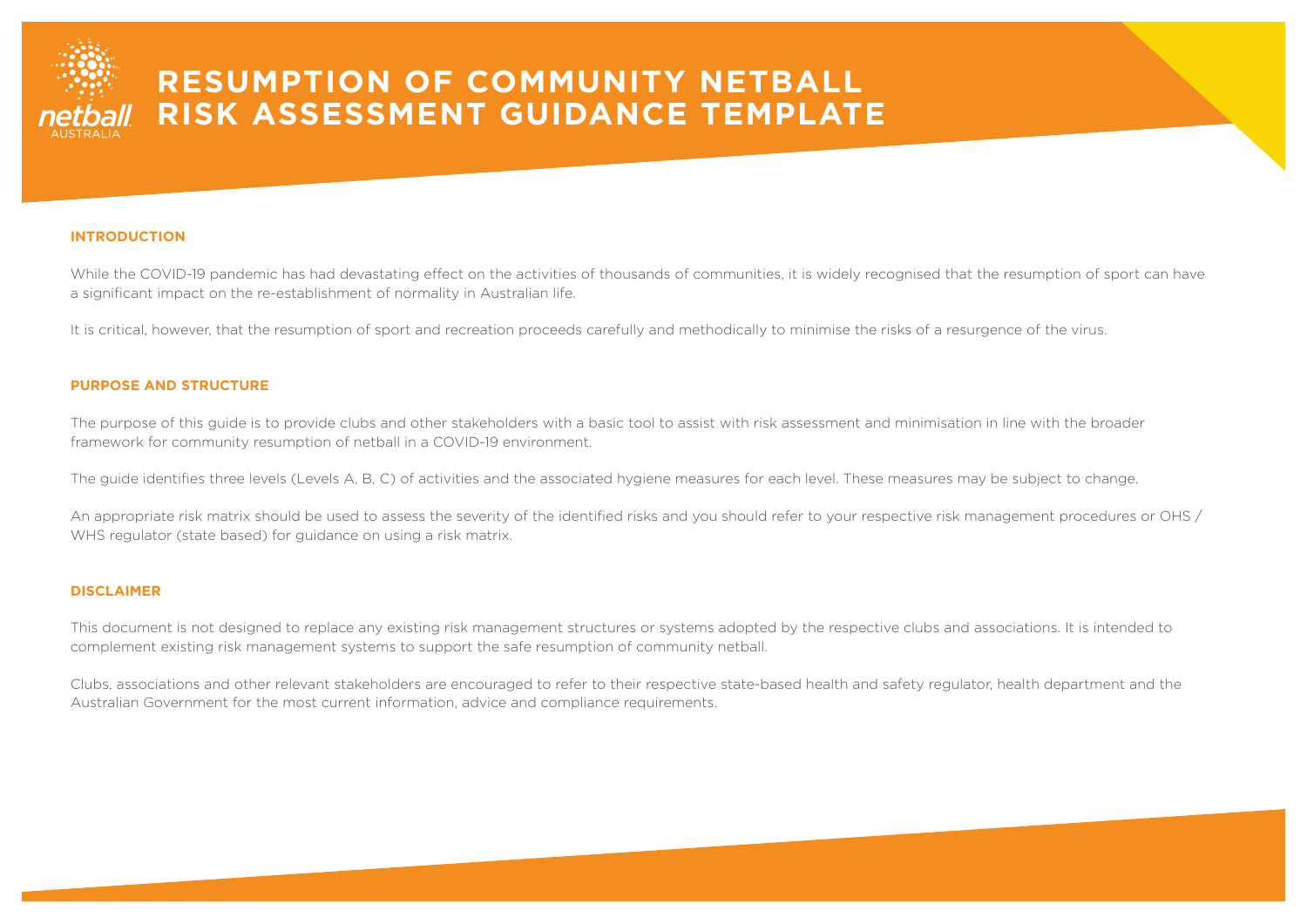

### **LEVEL A NETBALL (NO ACTIVITY INVOLVING MORE THAN TWO PEOPLE PERMITTED):**

### **LEVEL B NETBALL (LOW BUT CONTROLLED PREVALENCE AND LIMITED OUTBREAKS):**

Skills using netball passing, shooting, defending. Small group training (not more than 10 players/staff in total) based on skills with set drill, but no close contact including defending/attacking/match play drills.

| <b>Areas to Consider</b>                                       | <b>Risks</b><br>(what could happen)<br>or go wrong)                                               | <b>Risk Management Mitigation</b><br>(what do you have/propose to manage the risks)                                                                                                                                                                                                                                                                                                                                                                                                                                                          | <b>Responsibility</b><br>(insert name) |
|----------------------------------------------------------------|---------------------------------------------------------------------------------------------------|----------------------------------------------------------------------------------------------------------------------------------------------------------------------------------------------------------------------------------------------------------------------------------------------------------------------------------------------------------------------------------------------------------------------------------------------------------------------------------------------------------------------------------------------|----------------------------------------|
| Health of participants /<br>athletes prior to activity         | Coronavirus infection within<br>group.                                                            | Check that no one is unwell at the start of training / as participants arrive.<br>Keep a record of vulnerable participants - delay return to training.<br>Club keeps a record of who attends training.<br>Educate participants & coaches - use emails to members, update your websites, use team<br>communications and display materials around venue.<br>• Communicate Get in, Train & Get Out philosophy.                                                                                                                                  |                                        |
| Controlled sporting<br>activities                              | Coronavirus infection within<br>group.<br>Injury to participant.                                  | • Get in, Train & Get Out Philosophy.<br>Ensure there are no more than 10 people - training is based on skills with set drills, but no<br>close contact / defending / attacking / match play drills<br>• Avoid unnecessary contact.<br>Limit use of equipment and ensure equipment is cleaned after each training. (See sanitise<br>netball quide)<br>• Implement good hygiene practises at training. (See hygiene tip sheet)<br>Ensure appropriate warm up and cool down as part of training.<br>Ensure age and skill appropriate training. |                                        |
| Numbers of athletes/<br>participants in and around<br>activity | Clubs / Coaches do not abide<br>by the 10-person limit.<br>Coronavirus infection within<br>group. | Adopt mitigation/minimisation strategies as above<br>Educate participants & coaches - use emails to members, update your websites, use team<br>communication channels and display materials around venue.<br>Get in, Train & Get Out Philosophy.<br>Monitor to ensure there are no more than 10 people - training is based on skills with set drills,<br>but no close contact / defending / attacking / match play drills                                                                                                                    |                                        |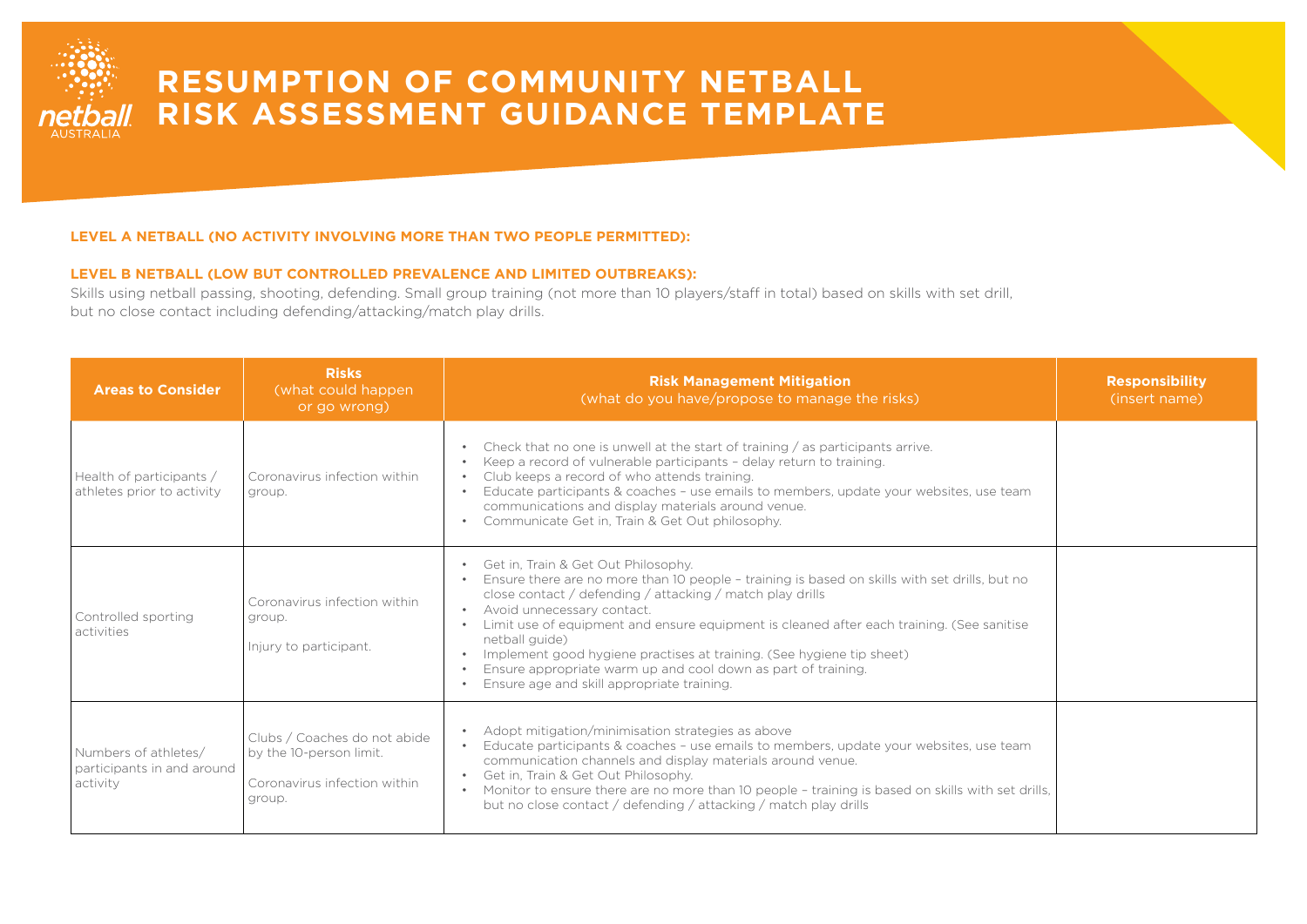

| <b>Areas to Consider</b>                                            | <b>Risks</b><br>(what could happen)<br>or go wrong)                                                                                            | <b>Risk Management Mitigation</b><br>(what do you have/propose to manage the risks)                                                                                                                                                                                                                                                                                                                                                                         | <b>Responsibility</b><br>(insert name) |
|---------------------------------------------------------------------|------------------------------------------------------------------------------------------------------------------------------------------------|-------------------------------------------------------------------------------------------------------------------------------------------------------------------------------------------------------------------------------------------------------------------------------------------------------------------------------------------------------------------------------------------------------------------------------------------------------------|----------------------------------------|
| Social distancing<br>(1.5m and 1 person<br>per 4m <sup>2</sup> )    | Participants are either unaware<br>or don't abide by the social<br>distancing rules.<br>Coronavirus infection within<br>the group.             | Adopt mitigation/minimisation strategies as above<br>Educate participants - use emails to members, update your websites, use team<br>communication channels and display materials around venue.<br>Determine maximum number of athletes/participants based on venue size to allow<br>$\bullet$<br>distancing.<br>Ensure no more than this maximum number is involved in any activity.<br>$\bullet$                                                          |                                        |
| Hygiene protocols<br>(individuals, venue,<br>facilities, equipment) | Participants are either unaware<br>or aren't practising hygiene<br>protocols.<br>There are no cleaning facilities<br>at the place of training. | Adopt mitigation/minimisation strategies as above.<br>Educate participants - use emails to members, update your websites, use team<br>communication channels and display materials around venue.<br>Implement good hygiene practises at training. (See hygiene tip sheet)<br>$\bullet$<br>Place hand sanitiser / soap and water around the venue and in toilet / bathroom facilities.<br>$\bullet$<br>Ask that participants bring their own hand sanitiser. |                                        |
| Sporting equipment<br>(controlled use)                              | Coronavirus infection within<br>group.                                                                                                         | Limit use of equipment and ensure equipment is cleaned after each training. (See sanitise<br>$\bullet$<br>netball quide)<br>• Implement good hygiene practises at training. (See hygiene tip sheet)<br>Place hand sanitiser / soap and water around the venue and in toilet / bathroom facilities.<br>Ask that participants bring their own hand sanitiser.                                                                                                 |                                        |
| Communal facilities<br>(controlled use)                             | The extent of hygiene<br>protocols used by other<br>groups is unknown.<br>Coronavirus infection within<br>group.                               | Limit the use of communal spaces - keep them closed.<br>Wipe down surfaces pre and post training.<br>Implement good hygiene practises at training. (See hygiene tip sheet)<br>Place hand sanitiser / soap and water around the venue and in toilet / bathroom facilities.<br>$\bullet$<br>Ask that participants bring their own hand sanitiser.                                                                                                             |                                        |
| Training practice<br>(duration restrictions)                        | The longer the period of time<br>together, the increase in risk of<br>virus transfer.                                                          | • Adopt mitigation/minimisation strategies as above.<br>Get in, Train & Get Out Philosophy.<br>$\bullet$                                                                                                                                                                                                                                                                                                                                                    |                                        |